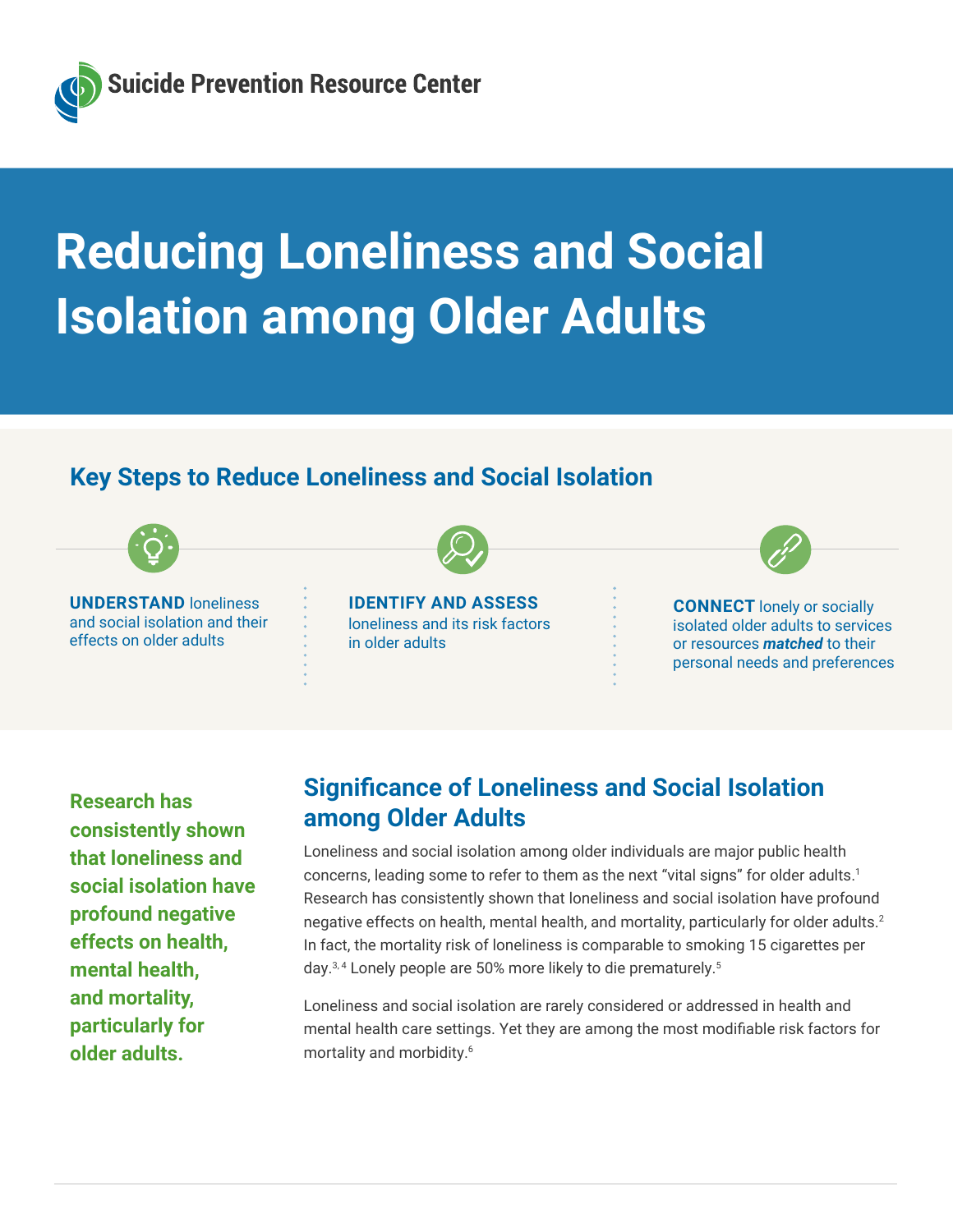# <span id="page-1-0"></span>**Know the Facts**

**Older adults are especially vulnerable** to social isolation and loneliness due to declining health and mobility, loss of significant loved ones, and the smaller size of their social support network.

| $1$ in $2$                                                        | $1$ in $3$                                                                                  | 2X                                                                                                                                          |
|-------------------------------------------------------------------|---------------------------------------------------------------------------------------------|---------------------------------------------------------------------------------------------------------------------------------------------|
| 1 in 2 over the age of<br>60 are at risk of social<br>isolation.7 | As many as 1 in 3<br>community-dwelling older<br>adults experience loneliness. <sup>8</sup> | Rates of loneliness among<br>older adults are two times<br>higher in long-term care<br>settings than in community<br>settings. <sup>9</sup> |

## **Key Fact:**

Despite its frequency in late life, older individuals do not experience loneliness in the same way, reflecting the great diversity among older adults in terms of age, physical status, preferences, sociocultural differences, and other factors.

**Social isolation and loneliness are separate concepts.**

# **What Are Loneliness and Social Isolation?**

Social isolation and loneliness are separate concepts even though they are often used interchangeably.

- » **Social isolation** refers to having few social contacts and relationships (objective measure).
- » **Loneliness** is the sense of being alone that includes distress or unpleasant feelings associated with having fewer-than-desired social relationships (subjective concept).

## **Social Isolation ≠ Loneliness**

One can be socially isolated but not feel alone. In fact, older adults often have fewer social relationships than their younger counterparts but derive more from each relationship, and some individuals seek solitude. Further, one may not be socially isolated (have others around them) but still feel lonely. For these reasons, it is important to assess loneliness. (See "How to Identify Loneliness in Older Adults" below.)

## **Risk Factors for Loneliness and Social Isolation in Older Adults**[10](#page-6-0)**,** [11](#page-6-0)**,** [12](#page-6-0)

- **Social:** Living alone, loss of significant other, family separation, few friends, being a caregiver for spouse
- **E** Psychological: Depression, anxiety, dementia
- **EX** Physical: Poor health, serious illness, decreased mobility, loss of independence
- **Exercise:** Limited financial resources
- **EXTE:** Logistical: Loss of driver's license, lack of transportation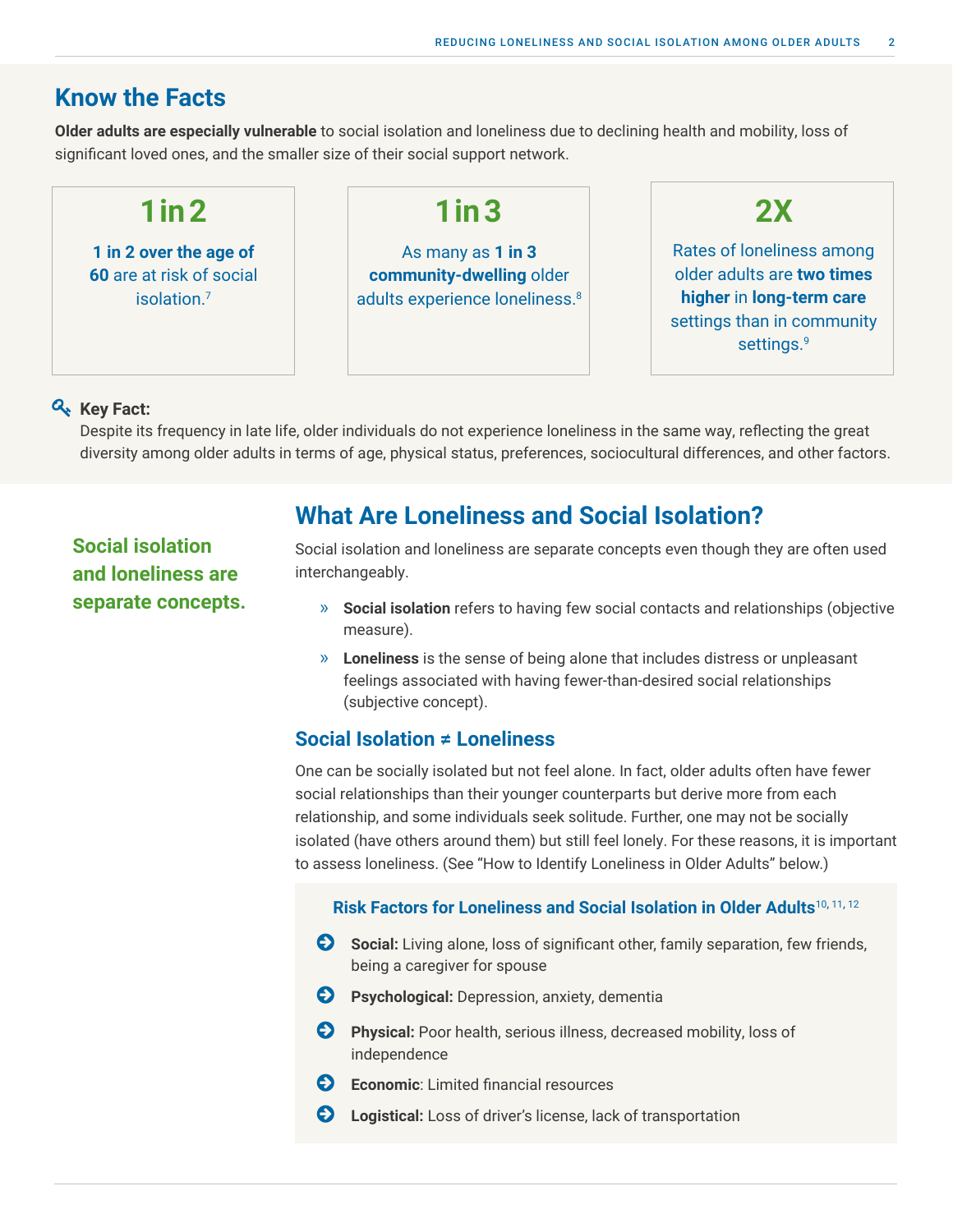# <span id="page-2-0"></span>**Effects of Loneliness and Social Isolation**

Prolonged loneliness and social isolation are associated with a wide range of physical, cognitive, and psychological health consequences,<sup>13,14</sup> including the following:

- » Cardiovascular disease
- » Hypertension
- » Obesity
- » Depression
- » Substance use
- » Suicidal ideation and suicide attempts
- » Cognitive decline
- » Progression of dementia
- » Stroke
- » Premature death

Health effects occur through direct and indirect means, including direct physiological changes (e.g., increased inflammation, heightened stress response, impaired immune system functioning) and indirectly from negative health behaviors (e.g., lack of physical activity, poor nutrition, impaired sleep)[.15](#page-6-0)

A lack of belongingness, which includes loneliness, is a key factor often related to suicide.<sup>[16](#page-6-0)</sup> On the other hand, social support is a main protective factor for suicide and depression.

Loneliness is also a risk factor for nursing home admission.<sup>[17](#page-6-0)</sup>

### **How to Identify Loneliness in Older Adults**

Loneliness is frequently difficult to spot. And older adults themselves are often unaware they are lonely or may be reluctant to disclose that they are.

Simple to use, scientifically validated questionnaires are available to help identify loneliness:

**•** The Revised UCLA Loneliness Scale is the gold standard and most widely used measure of loneliness with older adults. A brief, three-item version is available for routine use: [UCLA 3-Item Loneliness Scale.](https://www.campaigntoendloneliness.org/wp-content/uploads/Loneliness-Measurement-Guidance1.pdf)<sup>18</sup> It includes items related to companionship, belongingness, and isolation. When administered at different points in time, the three-item scale may be used to determine changes in loneliness.

» Another well-established questionnaire is the six-item [De Jong Gierveld](https://www.campaigntoendloneliness.org/wp-content/uploads/Loneliness-Measurement-Guidance1.pdf) [Loneliness Scale](https://www.campaigntoendloneliness.org/wp-content/uploads/Loneliness-Measurement-Guidance1.pdf).<sup>[19](#page-6-0)</sup> It includes items for assessing causes of loneliness, such as lacking close intimate relationships or emotional connections (emotional loneliness) and having limited broader social connectedness (social loneliness). Although longer and designed for self-administration, it can be useful when additional information on factors contributing to loneliness is needed.

> *(Additional information and copies of [loneliness questionnaires](https://www.campaigntoendloneliness.org/wp-content/uploads/Loneliness-Measurement-Guidance1.pdf) are available from the [UK Campaign to End Loneliness.](https://www.campaigntoendloneliness.org))*

# **Loneliness is frequently difficult to spot.**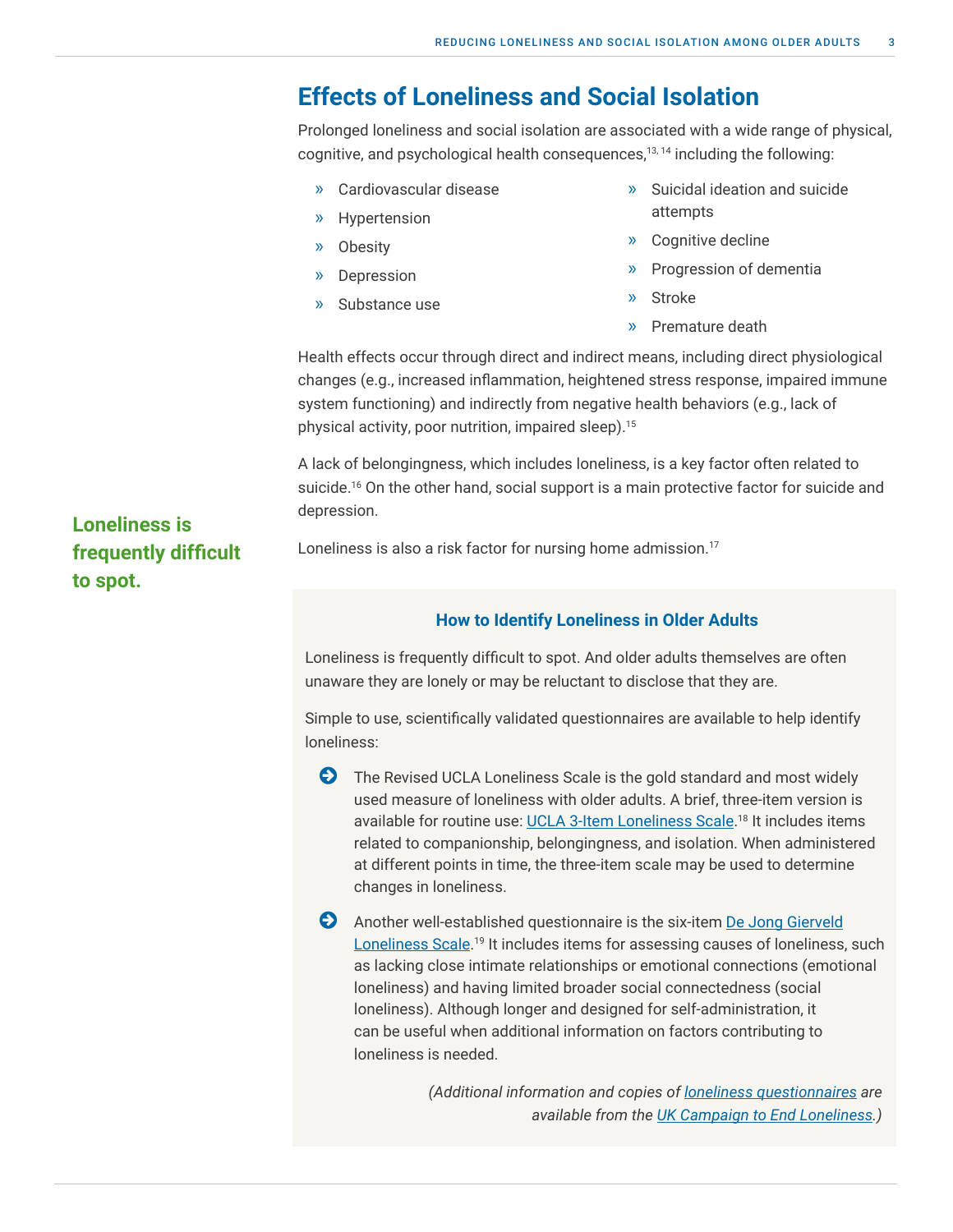# **Loneliness has different causes in different individuals.**

# **Interventions and Approaches for Reducing Loneliness and Social Isolation**

Many different interventions and approaches have been developed for reducing social isolation and loneliness. However, research over the past two decades has generally not yielded consistent findings, and it has provided limited evidence for the effectiveness of most of the approaches. This is due, in part, to the limited use of wellcontrolled research designs and other limitations in research studies.

An important factor related to interventions and approaches for reducing loneliness is that loneliness has different causes in different individuals. Examples include:

- » Limited social skills
- » Low social support
- » Limited access to social interactions
- » Unhelpful thoughts about social situations

Therefore, it is important to match the approach to the personal situation and preferences of the individual. Although tailoring interventions and supports to individual needs is now recommended as a key theme in the literature, it has not often been done in research and practice.

## **Key Fact:**

Many interventions focus on increasing social contacts even though that is more likely to help with reducing social isolation than with decreasing loneliness. Helping people access and enhance their current relationships may be more appropriate in some instances.

# **Types of Interventions and Resources**

Approaches to reducing loneliness and social isolation can be grouped into four categories based on the underlying cause they address. Some resources for addressing these causes are included in the section "Key Resources" at the end of this information sheet.

- 1. **Improve social skills** Increase verbal and non-verbal communication skills
	- » Examples: Online social skills training and practice, [psychotherapy](http://www.sprc.org/resources-programs/increased-access-mental-health-care-older-adults-getting-support-during-covid-19) focused on social skills (e.g., [cognitive behavioral therapy,](https://www.findcbt.org/FAT/index.cfm?fa=WhatIsCBT) [interpersonal psychotherapy](https://www.psychologytoday.com/us/therapy-types/interpersonal-psychotherapy))
- 2. **Increase social support**
	- » Examples: Friendly visitors, virtual connections or groups, in-home support services, meal delivery (see [AARP Connect2Affect](https://connect2affect.org/) and other resources in "Key Resources" below for local supports)
- 3. **Increase access to social interactions**
	- » Examples: Telephone outreach, online chat, hearing aids and assistive devices, social activities and events, transportation assistance (see [AARP](https://connect2affect.org/) [Connect2Affect](https://connect2affect.org/) and other resources in "Key Resources" below for local services and activities)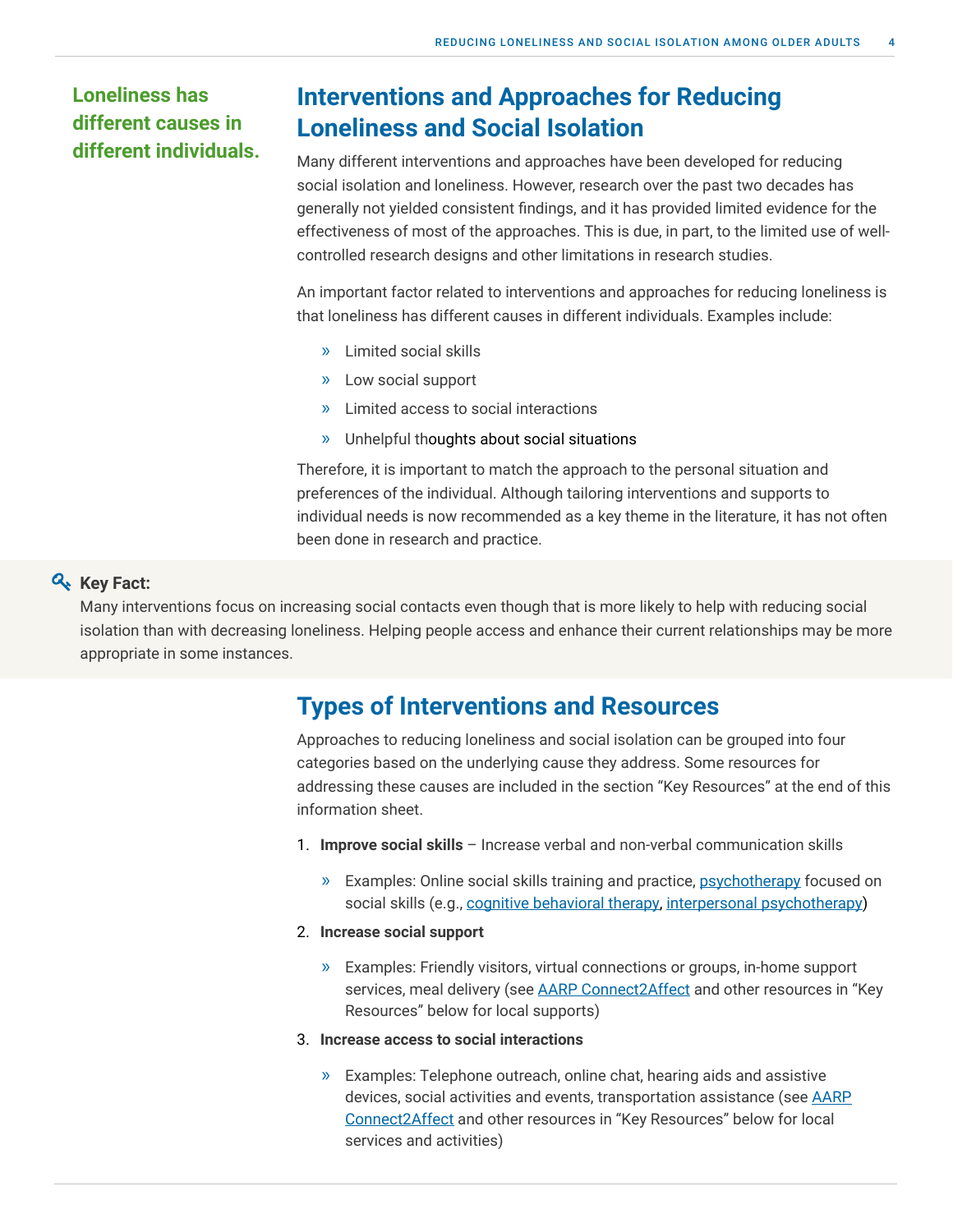**Some people who feel lonely have negative thoughts about others and evaluate social situations in extreme or unhelpful ways.**

- 4. **Change unhelpful thoughts about social situations** Some people who feel lonely have negative thoughts (also called *cognitions*) about others and evaluate social situations in extreme or unhelpful ways. Some individuals have limited trust in other people, which may contribute to social isolation and feelings of loneliness. Changing unhelpful social cognitions is among the most effective of the intervention types to treat loneliness, although further research is needed.
	- » Examples: [Cognitive behavioral therapy](https://www.findcbt.org/FAT/index.cfm?fa=WhatIsCBT) (CBT) is an evidence-based psychotherapy (talk therapy) that is effective in helping people change unhelpful social cognitions. There is also initial evidence that increasing nonjudgmental acceptance through [mindfulness meditation](https://www.pnas.org/content/116/9/3488) may assist in developing more helpful social perceptions and behaviors.

#### **Action Steps**

The following action steps are recommended for professionals who work with older adults who may be socially isolated or lonely:

- **1. Consider whether the individual may be lonely or socially isolated** based on their life situation and risk factors. Don't wait for them to tell you.
- **2. If you suspect possible loneliness, assess the individual using the UCLA 3-Item Loneliness Questionnaire** or another brief tool (see "How to Identify Loneliness in Older Adults" above). In some settings, this assessment can be implemented as a routine screening.
- **3. If the individual is lonely, try to understand** *why* **using an empathic, non-directive, active listening approach**. Four possible reasons for loneliness are:
	- » Limited social skills
	- » Low social support
	- » Limited access to social interactions
	- » Unhelpful thoughts about social situations
- **4. Suggest resources (see "Key Resources") that may be helpful for addressing the cause(s) of the individual's loneliness.** Inquire about and acknowledge the individual's preferences.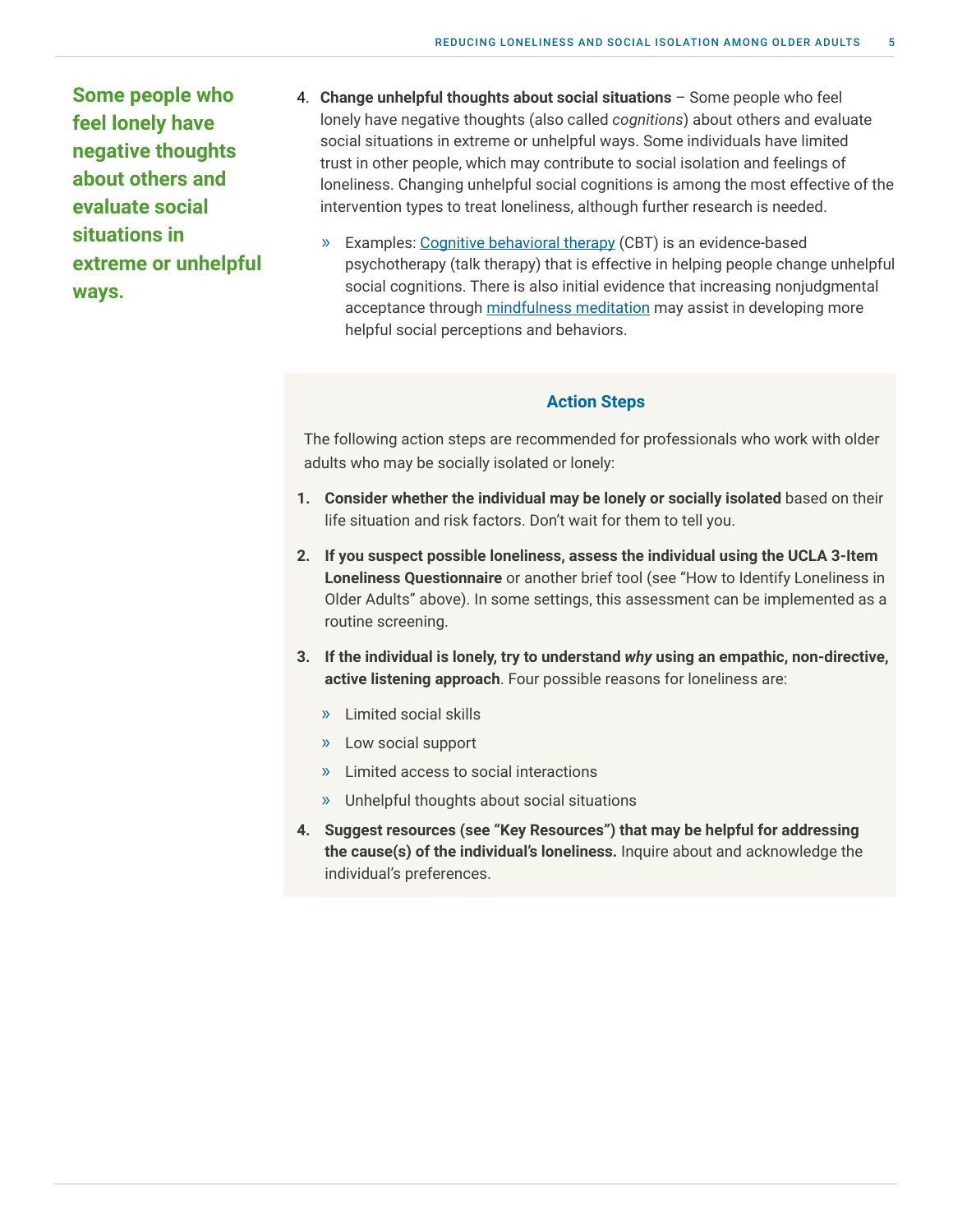# **Key Resources**

## **AARP Foundation Connect2Affect**

<https://connect2affect.org/>

Connect2Affect has many resources for reducing loneliness and social isolation among older adults. Its Local Assistance Directory includes:

- » Virtual and in-person social activities (e.g., recreation, exercise classes, meetups, volunteer matching)
- » Ways to get support (e.g., in-home care, support groups, errand assistance)
- » Wellness opportunities (e.g., volunteer caregiving, health and nutrition education)
- » Resources for health and mental health needs, transportation, basic needs (e.g., financial assistance, housing, food), and caregiver needs

Searches may be tailored by location and personal factors and preferences. The website also includes articles, videos, and webinars related to social isolation and loneliness in older adults as well as an interactive assessment that classifies level of isolation risk and gives a detailed interpretation and recommendations based on the individual's responses.

## **Eldercare Locator**

## [https://eldercare.acl.gov/Public/Index.aspx or](https://eldercare.acl.gov/Public/Index.aspx)  [1-800-677-1116](https://eldercare.acl.gov/Public/Index.aspx)

The Eldercare Locator is a service of the U.S. Administration on Aging, which connects older adults and their caregivers with local support services. Services include meals, home care, transportation, caregiver education, and respite care.

## **Increased Access to Mental Health Care for Older Adults: Getting Support during COVID-19**

[http://www.sprc.org/resources-programs/increased](http://www.sprc.org/resources-programs/increased-access-mental-health-care-older-adults-getting-support-during-covid-19)[access-mental-health-care-older-adults-getting-support](http://www.sprc.org/resources-programs/increased-access-mental-health-care-older-adults-getting-support-during-covid-19)[during-covid-19](http://www.sprc.org/resources-programs/increased-access-mental-health-care-older-adults-getting-support-during-covid-19)

This resource includes information on mental health care for older adults, recent changes that have made mental health care easier to obtain during COVID-19, and tools

and tips for finding and selecting a provider who is a good fit.

## **Mindfulness Meditation Apps**

[https://www.aarp.org/health/healthy-living/info-2020/](https://www.aarp.org/health/healthy-living/info-2020/meditation-apps.html) [meditation-apps.html](https://www.aarp.org/health/healthy-living/info-2020/meditation-apps.html)

This article from AARP provides a review of several of the most popular mindfulness meditation apps. These apps teach nonjudgmental acceptance and may assist some individuals in developing more helpful social perceptions and behaviors. Mindfulness apps that include more visual content to facilitate use may be more user-friendly for some older adults.

#### **Senior Corps**

#### <https://www.nationalservice.gov/programs/senior-corps>

Senior Corps is a national network of service programs that provide volunteer opportunities for Americans ages 55 and older. The program is designed to help older adults improve their communities and enhance their personal well-being. Opportunities include serving as a senior companion to help older individuals remain independent and socially connected; serving as a foster grandparent through tutoring, teaching, and mentoring children; and volunteering with organizations such as Meals on Wheels, American Red Cross, and Habitat for Humanity.

## **TreatmentWorksForVets**

#### <https://www.treatmentworksforvets.org>

TreatmentWorksForVets is an information resource that educates the public and professionals about evidencebased psychotherapies, such as cognitive behavioral therapy (CBT), which can be useful for addressing unhelpful thoughts that may contribute to loneliness and social isolation. The website includes treatment locator tools for finding therapists who provide CBT or other evidence-based therapies in specific locations. Although developed for veterans, this website has information about therapies that are also valuable and relevant for non-veterans.